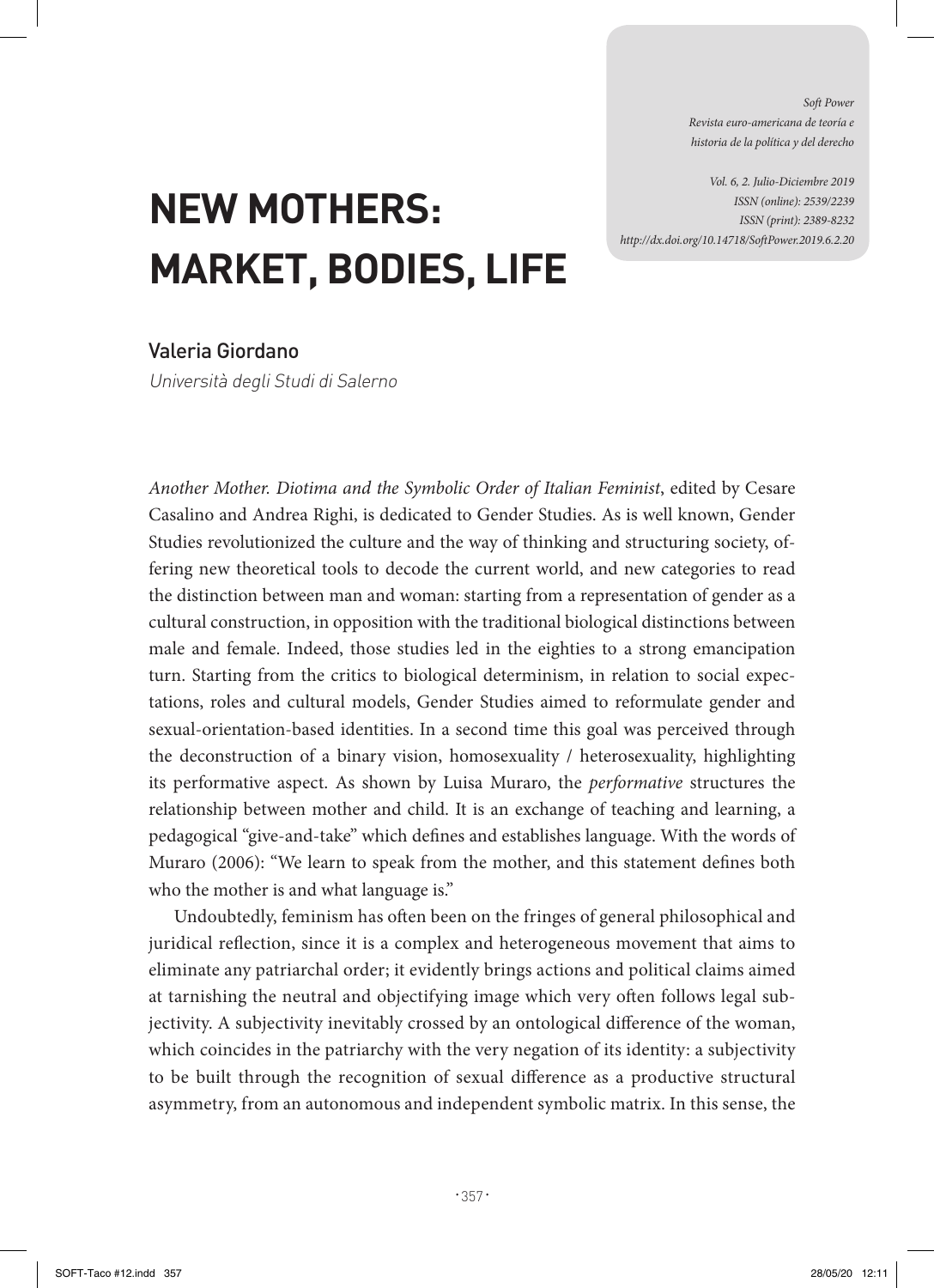Diotima project – beating heart of this volume – represent a concrete political praxis in support of gender equality and inclusion policies, in opposition to any attempt to erase the asymmetry between man and woman by rereading it in terms of a millennial absence of women from history (Lonzi, 1982) and which focuses on the symbolic relocation of the maternal order.

Obviously, the analysis and critique of the reproductive work's productive dimension represents the spring of Italian feminism thought, in its attack on the patriarchy's symbolic dimension. To rethink the function of the mother inevitably means dwelling in the analysis of the forms in which the primary institution of human reproduction and socialization is practiced and lived (Casalino, Righi, 2015, p. 8).

In today's neoliberalism those issues are very problematic. As has been recently said referring to global bioproducts (Cooper, Walby, 2014), the neoliberal paradigm knows no waste of biological material, becoming a model of glocalized functioning that fades the distinction between production and reproduction.

Indeed, the logic of the *homo oeconomicus* (Foucault, 2008), is widely affirmed in the area of health management, and above all of surrogate maternity practices. Entrepreneur of himself, subject with interests, in advanced liberal societies this subject is completely involved in the management of its business, pursuing his specific purposes and his own security. The individual confirms himself as a "producer" – and not just a recipient – of policies and practices of safety and health: increasingly involved patients, active consumers, product and service managers. In this sense, we are witnessing the effervescence of a set of power-conferring rules, through which flexible and horizontal normative self-regulation methods are enhanced, according to the logic that takes care of bodies, organizing and strengthening them. *Bodies that matter*, taking up the title of a very famous book (Butler, 1993), depending on the function and weight that are attributed to them, with heavy consequences on medicine and law, called each time to deal with specific cases, hard to be traced back to general case studies, but which in any case respond to a logic of continuous and unstoppable subsumption of the biological in the field of law (Giordano, Tucci, 2017).

This tendency leads progressively to the reconfiguration of some classically expressive functions of patriarchy with respect to which the great dichotomies of feminist thought (public / private) and of philosophical-juridical reflection (nature / artifice) are in tension. The latter one shows today an unprecedented relevance, facing the infinite variables progressively created by the technique, which reveal the prismatic *facie* of the "nature", every day less distinguishable from what is artificial.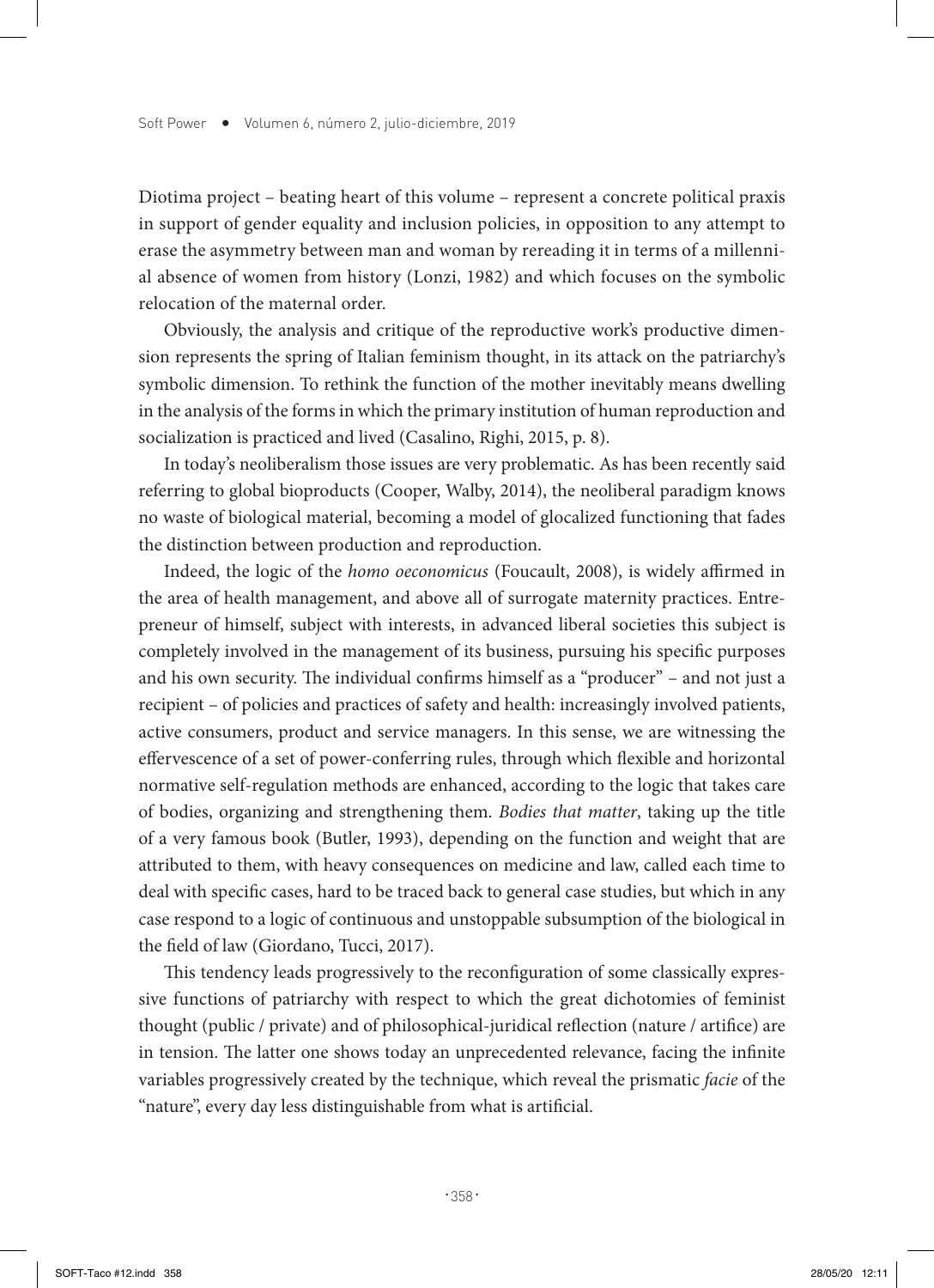Nowadays we are seeing the weakening of highly disciplinary and coercive productive mechanisms and welfare policies for families and, as in a mirror, an increasing centrality of the body. In particular the female body, its self-valorization in a biological and biopolitical sense, as a source of value inseparable from life. In this spatial reconfiguration of Fordist family, in which reproductive labour is no longer far from work dynamics, there is not only a radical restructuring of the market on services previously limited to the private sphere, but also a problematic externalization of work that transfer risk sharing strategies from companies to workers, radicalizing processes of social stratification on the lines of gender and race.

In this reproductive outsourcing surrogate mothers and oocyte sellers follow different paths caused by unequal regulations: from the absolute prohibition, to the logic of the gift or a minimum refund, up to the total absence of legal limits; this fragmented and inhomogeneous framework traces labile and precarious coordinates in the international legality.

Undoubtedly, the primacy of private agreements and the regulatory vacuum are endogenous factors in the growing of cross-border reproduction. This is especially true in countries characterized by a transitional economy, where reproductive outsourcing becomes a form of autocapitalization in which the relationship between freedom and equality is strongly unbalanced, causing inequitable dynamics. The risk here is a radicalization of social vulnerability and social, economic and gender discrimination, hidden behind the reassuring image of self-government.

The regulatory discrepancy at the global level shows how hard is to deal with the marketability of the human body – expressly prohibited by the Oviedo Convention – and therefore with the issue of limits on the juridification of bodies.

Do the logic of empowerment – neoliberal expression of individual freedom and autonomy – and the very idea of bodies' fungibility and interchangeability, not show all the ambiguities in the corporeality/subjectivity relation? Do they not expose how body is the place not only of symbolic exchange, but above all of a subjective identity irreducible to "objectifying" categories?

The reference, to the other mother, the surrogate mother, involves the increasingly widespread and complex subject of commodification, which reproduces the dynamics of body objectification playing on fungibility and availability (Mackinnon, 1989). This risky objectification of the *self* operates in the neoliberal idea of body empowerment, based on its instrumentality and fungibility (Nussbaum, 2000). This expansion of the proprietary lexicon to the generative power of bios brings with it the risk of a reduction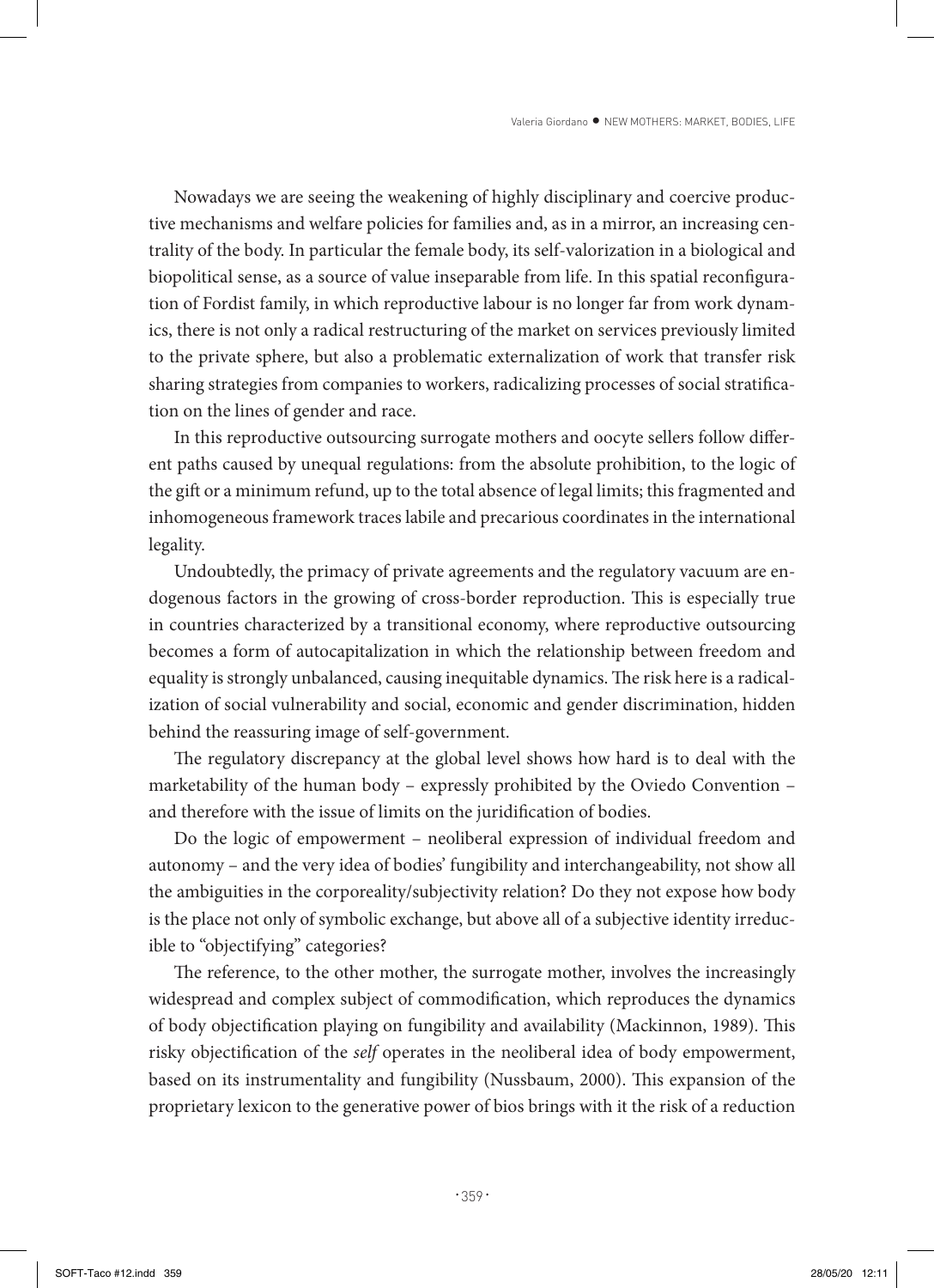of the human being to thing, damaging the Kantian notion of human dignity, the idea that the "recognition of the other is based on the moral value of the person understood as an end-in-itself ".

However, for some feminist – an approach that overcomes the public-private dichotomy, market-family, production-procreation- (Shalev, 1989) – the other mother, the surrogate one, the maximum expression of solidarity, a welfare service which allows a new source of productive activity for women with limited income and the realization of new distributional effects. This perspective assigns the possibility to recover that biological power of control over the procreative activity, to the responsibility and legitimacy of the patrimonial element. Aiming to underline the equality of women in the assumption of responsibilities and contractual commitments as overcoming the barriers of patriarchy and the attribution of a subjectivity free from emotionality and biological destiny, this viewpoint ultimately, tends, to replicate the economic-reproductive obsession, functionalizing it to a purpose. Therefore, we cannot accept a liberalist interpretation which, based on the concept of choice, introduces a dualism between commodification and exercise of self-ownership, to justify the possibility of managing one's own body, disassembling and isolating portions of it in an incremental function.

On the one hand this reading key allows us to rethink the dispute on commodification-exploitation equation through the reinterpretation of the Kantian notion of dignity referred to a body thought only as a totality. But on the other hand, it hides the conditions of social and political vulnerability, pacifying them in the freedom and meekness of self-government. The meekness and the ambivalence of domesticated bodies, of docile, manipulable bodies, of container bodies that deliver to contingency portions of themselves, of disassembled and objectified bodies.

## **References**

- Butler, J. (1993), *Bodies that Matter: On the Discursive Limits of Sex.* London: Routledge Cooper, M., Walby, C. (2014). *Clinical Labor. Tissue Donors and Research Subjects in the Global Bioeconomy.* Durham: Duke U. P.
- Mackinnon, C. (1989), *Toward a Feminist Theory of the State*. Cambridge: Harvard University Press.